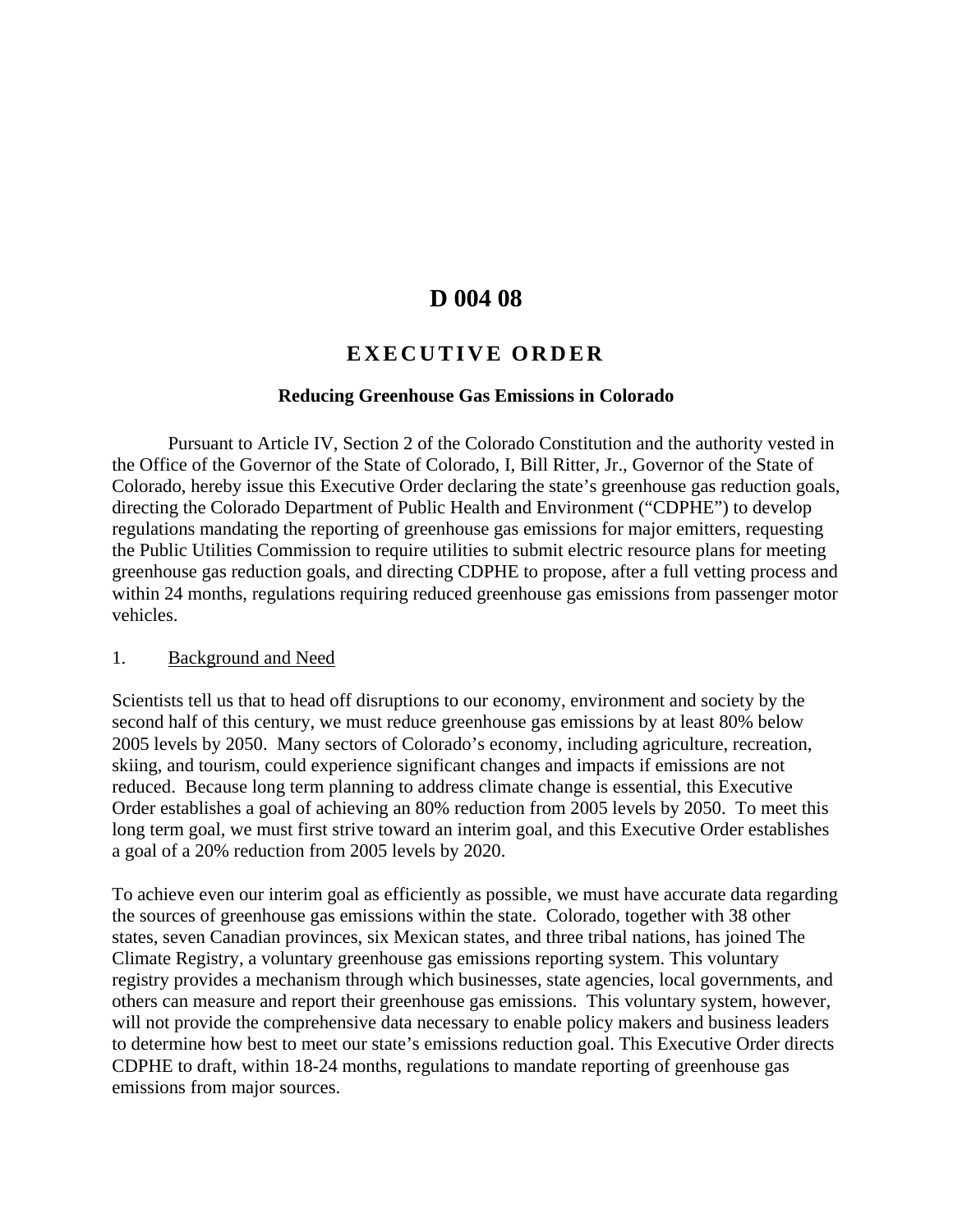In 2005, emissions from electricity production accounted for 36% of carbon dioxide emissions in Colorado. We must work with utilities, which provide a vital service to the state, to reduce their greenhouse gas emissions. The Public Utilities Commission ("PUC") requires the state's investor-owned utilities to periodically file an electric resource plan ("ERP") that shows how they will meet their customers' energy needs well into the future. This Executive Order requests the PUC to seek from each utility within its jurisdiction an ERP that includes an analysis that shows how the utility could achieve a 20% reduction in its greenhouse gas emissions from 2005 levels by the year 2020. We recognize that large utilities will have to weigh many approaches to achieve a 20% cut in emissions, including significant expansion of renewable energy sources and energy efficiency, investments in new clean coal technologies, retirement of old, inefficient coalfired generating stations, purchases of carbon credits to offset emissions, and other strategies. The benefits to the state from such reductions include reduced air pollution, new jobs, as well as a more diverse, and therefore less volatile, energy supply portfolio.

To ensure that such plans can be achieved in the most efficient manner, this Executive Order also directs the Governor's Energy Office ("GEO") to work with the Department of Regulatory Agencies and other relevant agencies to identify regulatory and legislative changes that may be needed to provide investor-owned utilities with the appropriate incentives to invest in renewable energy sources, energy efficiency, carbon credits, and clean coal technologies.

Whether to allow the construction of new, conventional pulverized coal plants is an important decision that requires careful study and outreach to many key stakeholders. This Executive Order directs CDPHE and GEO to evaluate alternatives for addressing greenhouse gas emissions from new coal-fired power plants in consultation with affected parties and to make a recommendation within 12 months.

Emissions in the transportation sector account for 23% of greenhouse gas emissions in Colorado. In the absence of federal action, state governments are taking direct action to ensure that automakers reduce emissions of both greenhouse gases and pollutants that cause high ozone levels. These standards must be thoughtfully and deliberately examined to determine if they make sense for Colorado. This Executive Order directs CDPHE to propose regulations, after a full vetting process and within the next 24 months, to the Air Quality Control Commission that will achieve maximum feasible and cost effective reductions of greenhouse gas emissions from passenger motor vehicles. This timeframe will allow CDPHE to engage in a stakeholder process to analyze issues associated with consumer choice, vehicle costs, driving performance at high altitude, and other issues that arise during the stakeholder process.

## 2. Declaration and Directive

## A. State of Colorado Greenhouse Reduction Goal

- 1. I hereby declare that it shall be the goal of the State of Colorado to achieve the following greenhouse gas emissions reduction goals:
	- i. By 2020, to reduce greenhouse gas emissions in Colorado to 20% below its 2005 levels.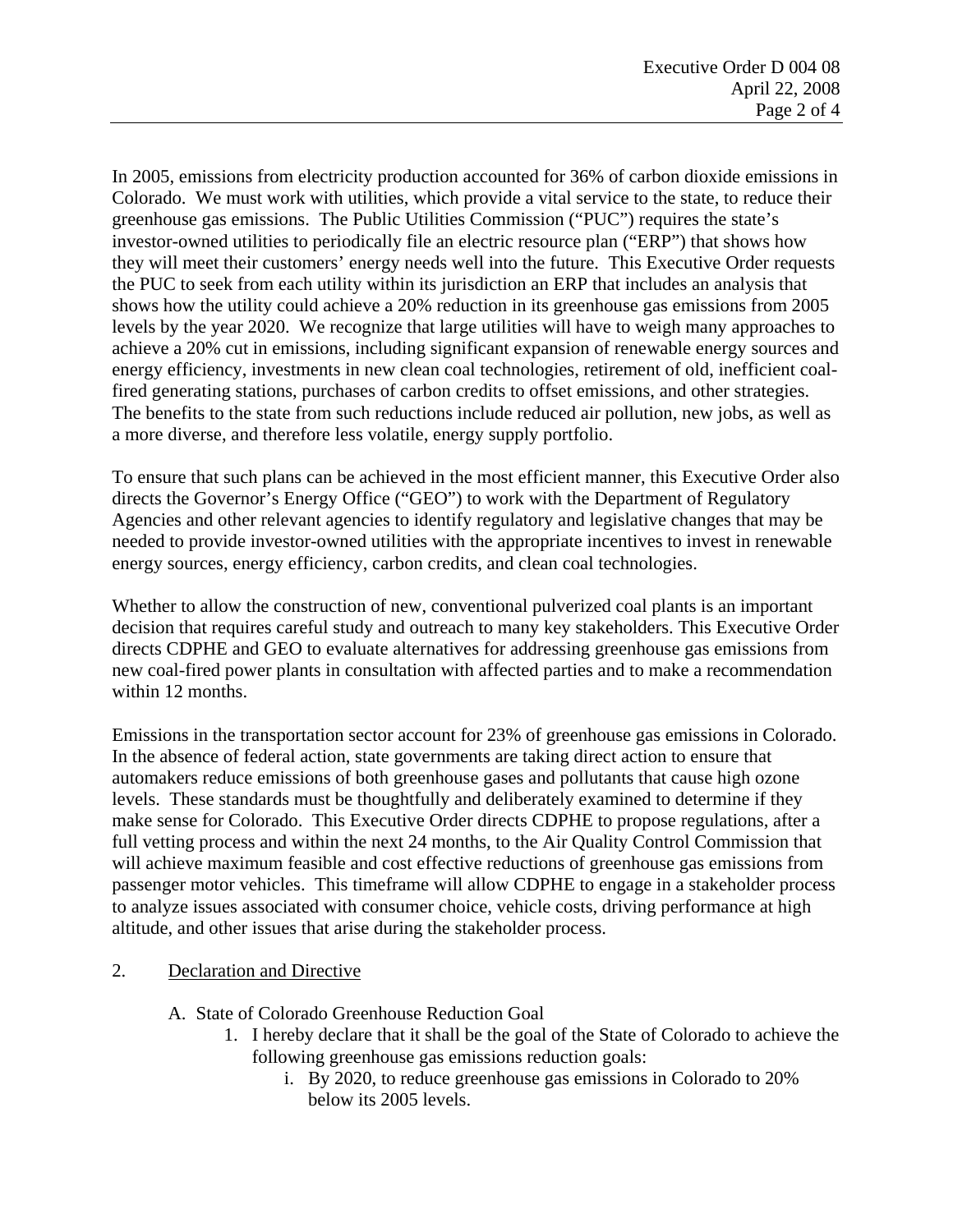- ii. By 2050, to reduce greenhouse gas emissions in Colorado to 80% below its 2005 levels.
- 2. State agencies are directed to join in a statewide effort, coordinated by CDPHE, the Department of Natural Resources, the Department of Agriculture, GEO, and the Governor's Office of Policy and Initiatives, to achieve these goals. This effort should consider, and where appropriate coordinate with, greenhouse gas reduction efforts occurring within local governments.
- B. Reporting of Greenhouse Gas Emissions and State Inventory
	- 1. I hereby direct CDPHE to develop and propose regulations, by no later than 24 months from the date of this Executive Order, to the Air Quality Control Commission mandating reporting of greenhouse gas emissions for all major sources. The reporting requirements should be phased in as standardized quantification protocols, baseline data, and other tools become available.
	- 2. CDPHE is directed to plan for performing updates to the state's greenhouse gas emissions inventory, with the first update scheduled to be completed no later than 2012 and repeated every five years thereafter.
- C. Greenhouse Gas Emissions from the Utility Sector
	- 1. I hereby request that the PUC require from each utility within its jurisdiction an ERP for achieving a 20% reduction in its greenhouse gas emissions from 2005 levels by 2020.
	- 2. I hereby direct GEO and the Department of Regulatory Agencies to identify regulatory and legislative changes that may be needed to provide investorowned utilities with the appropriate incentives to reduce greenhouse gas emissions, and to reduce financial barriers to investments in renewable energy sources, energy efficiency, carbon credits, and clean coal technologies. The Executive Directors of these agencies will provide their suggestions to my office within 12 months of the date of this Executive Order.
	- 3. I hereby direct CDPHE and GEO to evaluate policy options to address future demand for new coal-fired power plants. This effort shall consider, at a minimum, development of alternate sources of energy and options for reducing or mitigating greenhouse gas emissions from new plants. CDPHE and GEO shall evaluate these options in consultation with affected parties and make a recommendation to my office within 12 months of the date of this Executive Order.
- D. Greenhouse Gas Emissions from the Transportation Sector